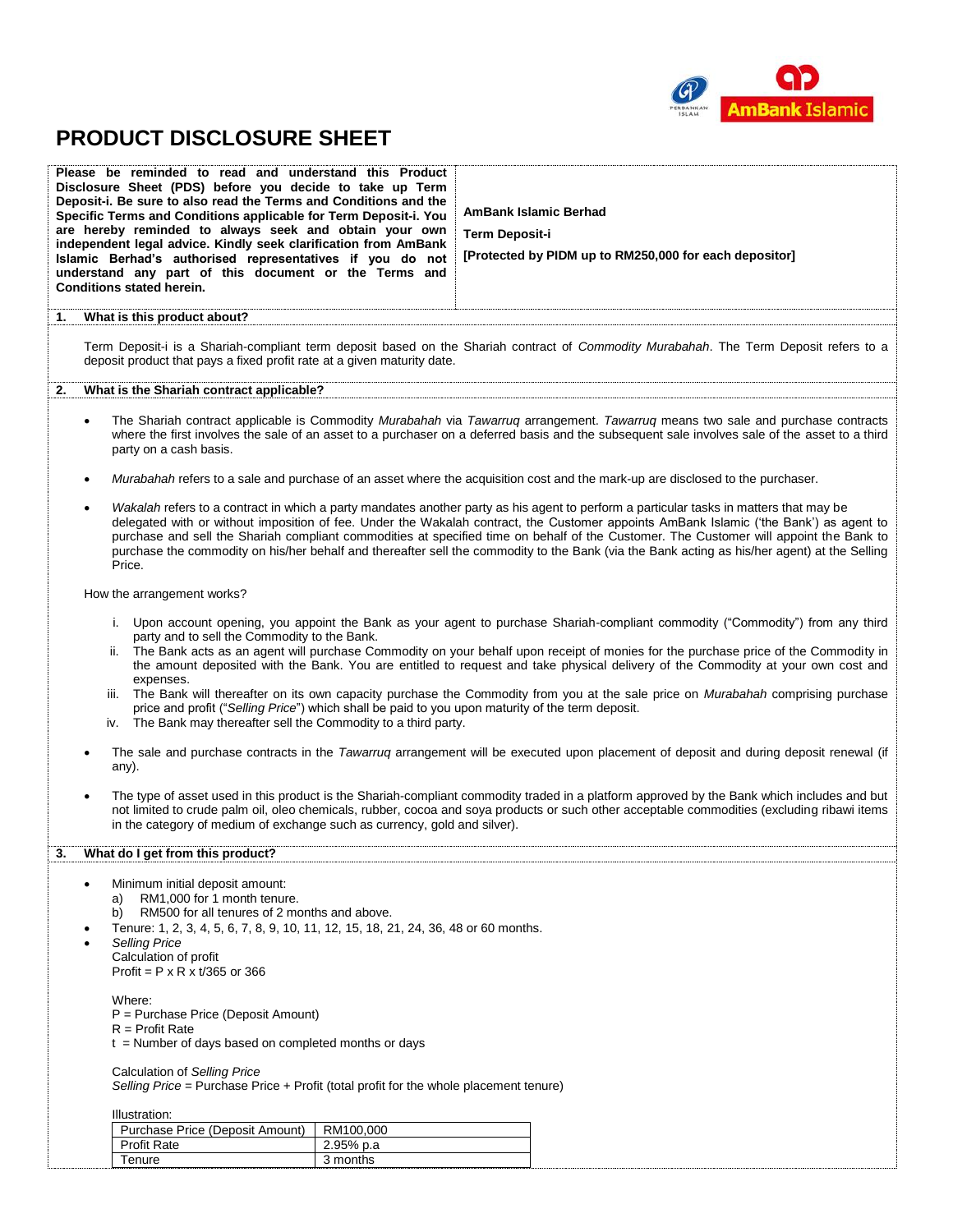

| No. of Days           | 91           |
|-----------------------|--------------|
| <b>Placement Date</b> | 01/04/2019   |
| <b>Maturity Date</b>  | 30/06/2019   |
| Profit                | RM735.48     |
| <b>Selling Price</b>  | RM100.735.48 |

Profit payment:

- a) Upon maturity for the tenure of 12 months and below;
- b) Every six months for the tenure above 12 months

#### **4. What are the other key terms and conditions of this product that I should know?**

 Early withdrawal/ premature withdrawal Any placements which are withdrawn before maturity **will have NO profit payable**.

## **Illustration for Premature withdrawal of Term Deposit-i**

Tenure: 24 months Profit rate: 3.00% p.a. Amount of placement: RM40,000 Date of placement: 2 January 2019 Amount withdrawn: RM40,000

| Profit option: 6 Monthly payable                                                                                                | Scenario 1<br>Withdrawn before<br>6 monthly profit payout | Scenario 2<br>Withdrawn after<br>6 monthly profit payout |
|---------------------------------------------------------------------------------------------------------------------------------|-----------------------------------------------------------|----------------------------------------------------------|
| Date of premature withdrawal                                                                                                    | 2/4/2019                                                  | 2/8/2019                                                 |
| <b>Completed Months</b>                                                                                                         | 3 months                                                  | 7 months                                                 |
| Profit payable for 6 months                                                                                                     | RM 40,000 x (181/365) x 3.00%<br>$=$ RM 595.07            | RM 40,000 x (181/365) x 3.00%<br>$=$ RM 595.07           |
| Profit amount to be entitled                                                                                                    | RM 0.00                                                   | RM 0.00                                                  |
| Excess Profit payment                                                                                                           | RM 0.00                                                   | RM 595.07                                                |
| Principal amount to be received (after minus/deduct<br>profit that has been paid) by Accountholder upon<br>premature withdrawal | RM 40,000 - RM 0.00<br>$=$ RM 40.000.00                   | RM 40,000 - RM 595.07<br>$=$ RM 39,404.93                |

### Partial withdrawal.

Partial withdrawal of the placement is allowed subject to the following conditions::-

- (a) The remaining balance must not be less than the minimum deposit required for the respective products/ tenures, and shall be maintained till the maturity date and the remaining balance amount will continue earn profit until the maturity date at the original contracted rate.
- (b) No profit shall be paid if the placement is partially withdrawn and the Accountholder agrees to provide *ibra'* (rebate) for the profit on the amount partially withdrawn to the Bank accordance to the formula below unless provided otherwise in Specific Terms and Conditions for the particular product:-

### **Formula**

Total profit payable to the customer for partial withdrawal =  $(P \times D / 365 \times R \times \% P)$ , where:

- **P** = Partial Redemption Amount (Amount withdrawn)
- **D** = Actual number of days based on **completed months**
- $R =$  Profit
- **IP** = Rebate on Profit
- (c) The Bank's determination of any amount payable to you on partial withdrawal shall be final, conclusive and binding on you.

## **Illustration for Partial Withdrawal of Term Deposit-i**

Tenure: 24 months Profit rate: 3.00% p.a.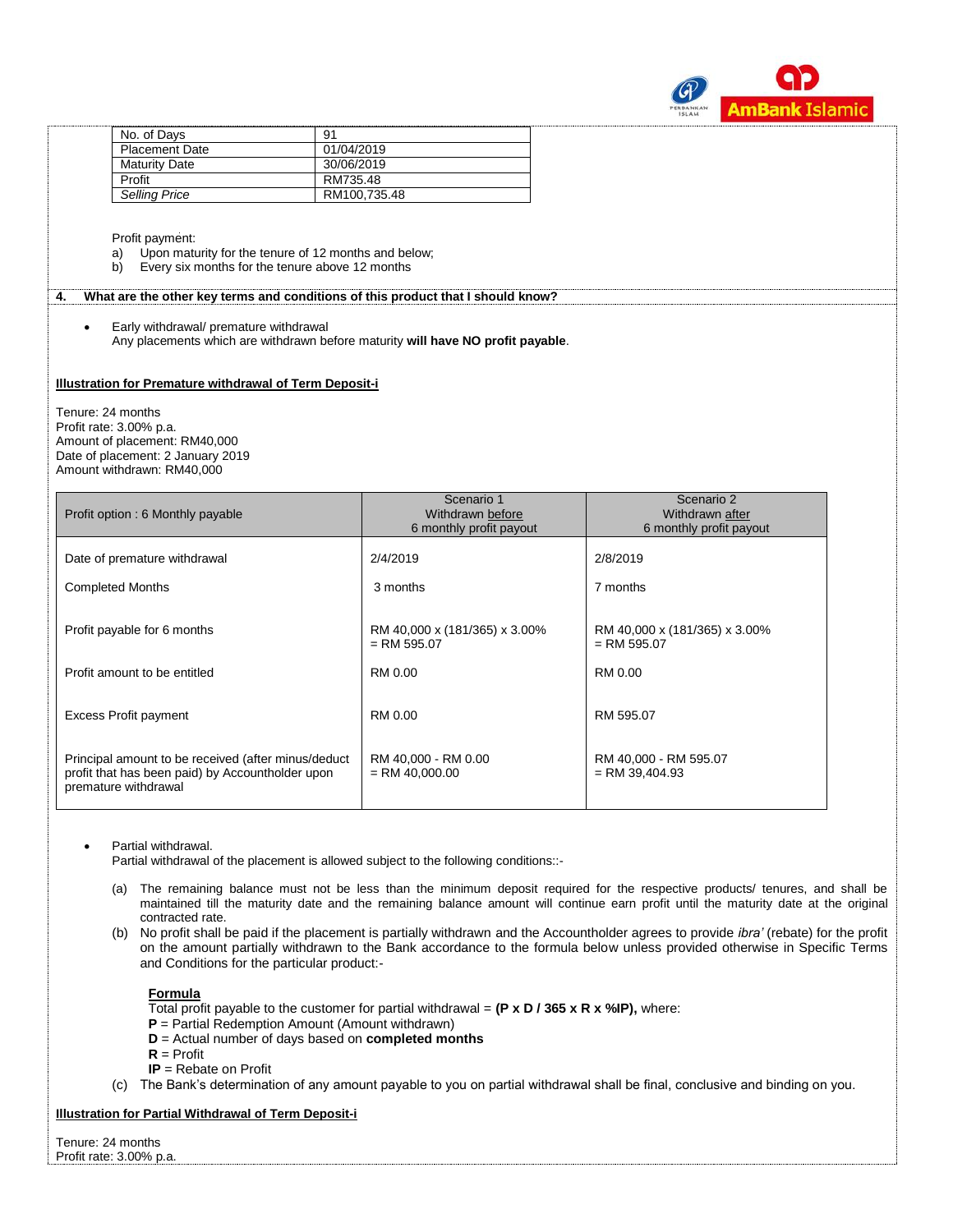

#### Amount of placement: RM40,000 Date of placement: 2 January 2019 Partial withdrawal amount: RM 10,000

| Profit option: 6 Monthly payable                        | Scenario 3<br>Partial withdrawal before<br>6 monthly profit payout | Scenario 4<br>Partial withdrawal after<br>6 monthly profit payout |
|---------------------------------------------------------|--------------------------------------------------------------------|-------------------------------------------------------------------|
| Date of partial withdrawal                              | 2/4/2019                                                           | 2/8/2019                                                          |
| <b>Completed Months</b>                                 | 3 months                                                           | 7 months                                                          |
| Profit payable for 6 monthly                            | RM 40,000 x (181/365) x 3.00%<br>$=$ RM 595.07                     | RM 40,000 x (181/365) x 3.00%<br>$=$ RM 595.07                    |
| <b>Excess Profit payment</b>                            | RM 0.00                                                            | RM 10,000 x (181/365) x 3.00%<br>$=$ RM 148.77                    |
| Partially amount to be received upon partial withdrawal | RM10,000                                                           | RM 10,000 - RM 148.77<br>$=$ RM 9,851.23                          |
| Remaining balance                                       | RM 30,000                                                          | RM 30,000                                                         |

**5. What are the fees and charges that I have to pay?**

Ad hoc statement request: RM5.00 per request.

Note:

a) For details of fees and charges, kindly refer to www.ambank.com.my->Rates, Fees and Charges->AmBank Islamic Fees & Charges.<br>b) The fees and charges quoted are exclusive of any taxes (where applicable) which shall be add The fees and charges quoted are exclusive of any taxes (where applicable) which shall be additionally borne by the customer. Should there be any taxes to be imposed on the fees and charges quoted, the Bank has the right to change the amount payable with prior notice of twenty one (21) calendar days.

## **6. What are the risks involved?**

You are advised to carefully consider all risk factors before making a placement. There is no risk involved in this product if no early withdrawal is made.

## **7. What do I need to do if there are changes to my contact details?**

It is important that you inform us of any change in your contact details to ensure that all correspondences reach you in a timely manner. Inform us of any changes in your contact details by visiting any of our Branches or call our Contact Centre at +603 2178 8888 (International)

## **8. Where can I get further information?**

| Website                      | www.ambank.com.my                                                                      |
|------------------------------|----------------------------------------------------------------------------------------|
| <b>Contact Centre</b>        | 03 2178 8888                                                                           |
|                              | Email:<br>customercare@ambankgroup.com                                                 |
|                              | Level 18, Menara AmBank<br>No. 8, Jalan Yap Kwan Seng<br>50450 Kuala Lumpur, Malaysia. |
| General Banking Info Website | www.bankinginfo.com.my                                                                 |

# **9. Who should I contact for further information or to lodge a complaint?**

a) To lodge a complaint to us about this product, , you may contact the Bank's Contact Centre:

Via phone to : 03-2178 8888 Via email to [: customercare@ambankgroup.com](mailto:customercare@ambankgroup.com) Via letter to : One Stop Resolution Level 18, Menara AmBank, No. 8, Jalan Yap Kwan Seng,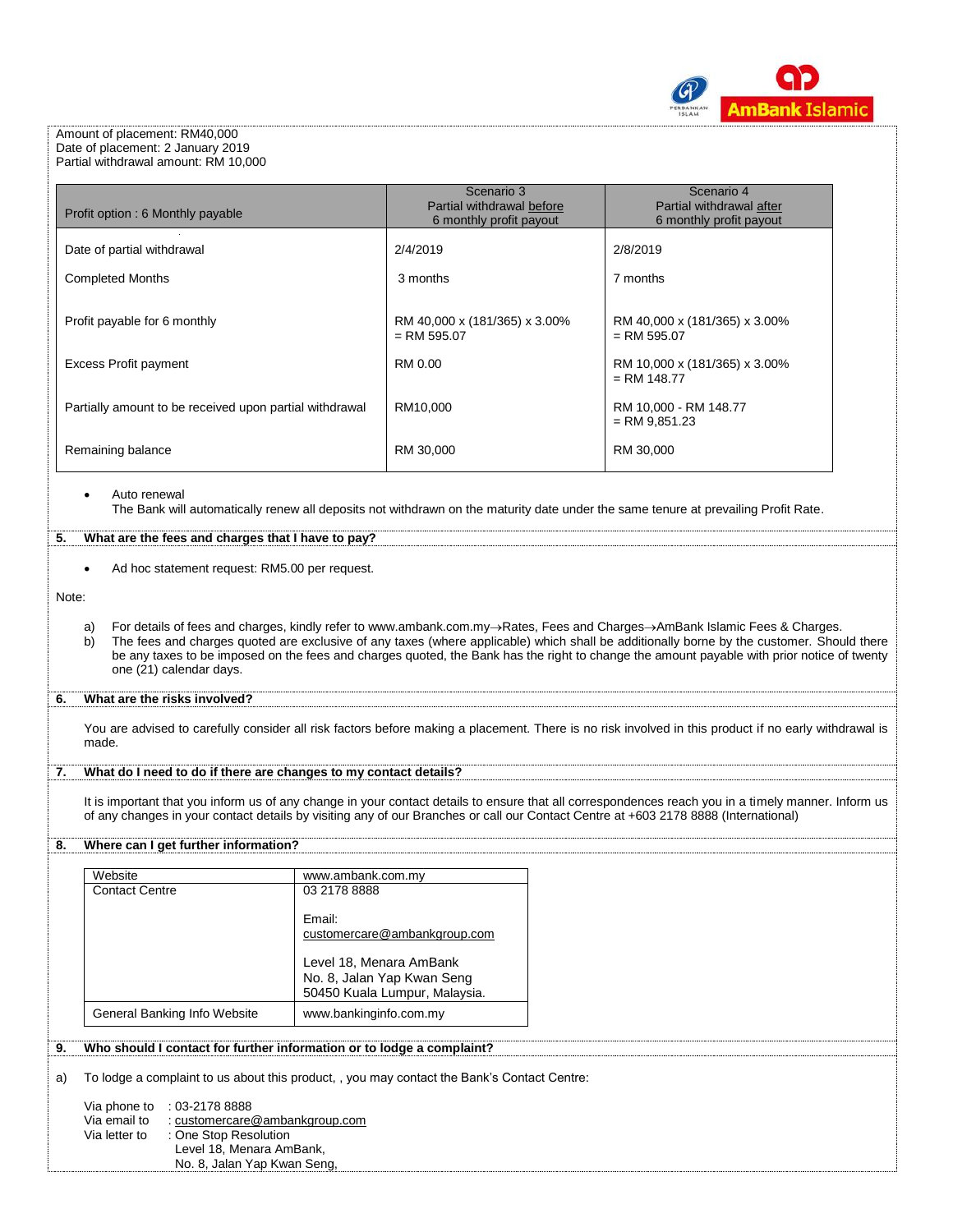

|                              | 50450, Kuala Lumpur, Malaysia.                                                                                                                                                                                                                                                                                                                                                              |
|------------------------------|---------------------------------------------------------------------------------------------------------------------------------------------------------------------------------------------------------------------------------------------------------------------------------------------------------------------------------------------------------------------------------------------|
| b)                           | If you are dissatisfied with the outcome of your complaint to the Bank, you may refer your dispute to the BNM TELELINK<br>Via phone to : 1-300-88-5465 (1-300-88-LINK)<br>$: +603-2174-1515$<br>Via fax to<br>Via email to : bnmtelelink@bnm.gov.my<br>Via letter to : Laman Informasi Nasihat dan Khidmat (LINK)<br>Bank Negara Malaysia<br>P.O. Box 10922<br>50929 Kuala Lumpur, Malaysia |
|                              | 10. Other AmBank Islamic Term Deposit products available:                                                                                                                                                                                                                                                                                                                                   |
|                              | Afdhal Term Deposit-i, Am50Plus Term Deposit-i, and AmQuantum Term Deposit-i.                                                                                                                                                                                                                                                                                                               |
|                              | The Product Disclosure sheets for these products are available at https://www.ambank.com.my/eng/product-disclosure-sheet                                                                                                                                                                                                                                                                    |
|                              | The information provided in this product disclosure sheet is valid from 28 June 2021 until the next update. Kindly visit www.ambankgroup.com<br>for the latest information.                                                                                                                                                                                                                 |
|                              | Reminder: The Applicant(s) is hereby reminded to read and understand the terms and conditions contained in this Form. In the event there<br>are any terms and conditions in this Form that the Applicant(s) does not understand, the Applicant(s) is hereby advised to discuss further with<br>the Bank's authorised personnel.                                                             |
| $[^{***}]$<br>Name:<br>Date: | I/ We [***] (NRIC No. [***] / Registration No. [***]) duly acknowledge that the key contract terms and my/ our financial obligations under this<br>financial product had been adequately explained to me by the authorized representative of AmBank Islamic Berhad.                                                                                                                         |
| 0r                           |                                                                                                                                                                                                                                                                                                                                                                                             |
|                              | For and on behalf [***]                                                                                                                                                                                                                                                                                                                                                                     |
| [***]<br>Date:               | (Authorised signatory/ Director)                                                                                                                                                                                                                                                                                                                                                            |
|                              | AmBank Islamic Berhad 199401009897 (295576-U)<br>PDS/TD-i/062021<br>A member of the AmBank Group<br>A PIDM member                                                                                                                                                                                                                                                                           |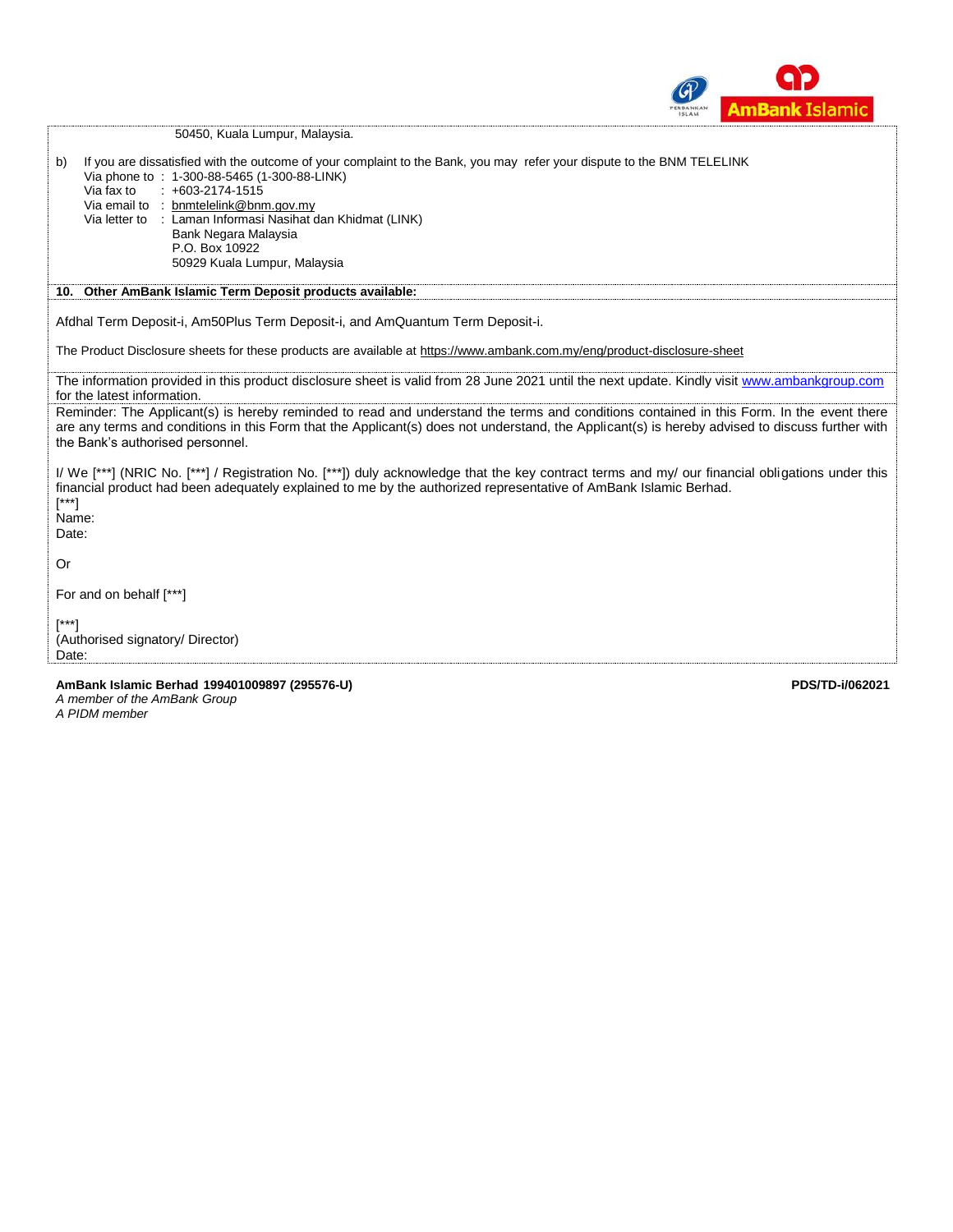

# **LEMBARAN PENYATAAN PRODUK**

|    | Sila baca dan fahami Lembaran Penyataan Produk (PDS) ini<br>sebelum anda membuat keputusan untuk memilih produk Deposit<br>Bertempoh-il. Pastikan juga anda membaca dan memahami<br>Terma dan Syarat dan Terma dan Syarat Khusus untuk Deposit<br>Bertempoh-i.<br>Anda dengan ini diingatkan untuk sentiasa<br>memperolehi dan mendapatkan nasihat guaman sendiri. Sila<br>rujuk kepada wakil AmBank Islamic Berhad yang diberi kuasa jika<br>anda tidak memahami mana-mana bahagian di dalam dokumen ini<br>atau terma-terma am yang dinyatakan di sini.                                                                                                                                                                                                                                                                                                                 | <b>AmBank Islamic Berhad</b><br>Deposit Bertempoh-i<br>[Dilindungi oleh PIDM setakat RM250,000 bagi setiap pendeposit]                                                                                                                                                                                                                                                                                                                                                                                                                   |  |
|----|---------------------------------------------------------------------------------------------------------------------------------------------------------------------------------------------------------------------------------------------------------------------------------------------------------------------------------------------------------------------------------------------------------------------------------------------------------------------------------------------------------------------------------------------------------------------------------------------------------------------------------------------------------------------------------------------------------------------------------------------------------------------------------------------------------------------------------------------------------------------------|------------------------------------------------------------------------------------------------------------------------------------------------------------------------------------------------------------------------------------------------------------------------------------------------------------------------------------------------------------------------------------------------------------------------------------------------------------------------------------------------------------------------------------------|--|
| 1. | Apakah produk ini?                                                                                                                                                                                                                                                                                                                                                                                                                                                                                                                                                                                                                                                                                                                                                                                                                                                        |                                                                                                                                                                                                                                                                                                                                                                                                                                                                                                                                          |  |
|    | merujuk kepada produk deposit yang membayar kadar keuntungan yang tetap pada tarikh matang yang diberikan.                                                                                                                                                                                                                                                                                                                                                                                                                                                                                                                                                                                                                                                                                                                                                                | Deposit Bertempoh-i merupakan deposit bertempoh patuh Syariah berdasarkan kontrak Syariah Komoditi Murabahah. Deposit bertempoh                                                                                                                                                                                                                                                                                                                                                                                                          |  |
| 2. | Apakah kontrak Syariah yang diguna pakai?                                                                                                                                                                                                                                                                                                                                                                                                                                                                                                                                                                                                                                                                                                                                                                                                                                 |                                                                                                                                                                                                                                                                                                                                                                                                                                                                                                                                          |  |
|    | $\bullet$<br>tersebut kepada pihak ketiga secara tunai.                                                                                                                                                                                                                                                                                                                                                                                                                                                                                                                                                                                                                                                                                                                                                                                                                   | Kontrak Syariah yang diguna pakai ialah Komoditi Murabahah melalui aturan Tawaruk. Tawaruk bermaksud dua kontrak jual beli di mana<br>yang pertama melibatkan penjualan aset kepada pembeli atas dasar tertangguh dan jualan yang berikutnya melibatkan penjualan aset                                                                                                                                                                                                                                                                   |  |
|    | Murabahah merujuk kepada jual beli aset yang melibatkan pendedahan kos pembelian dan keuntungan kepada pembeli.<br>$\bullet$                                                                                                                                                                                                                                                                                                                                                                                                                                                                                                                                                                                                                                                                                                                                              |                                                                                                                                                                                                                                                                                                                                                                                                                                                                                                                                          |  |
|    | $\bullet$<br>Bank bertindak sebagai ejen Pelanggan) pada Harga Jualan.                                                                                                                                                                                                                                                                                                                                                                                                                                                                                                                                                                                                                                                                                                                                                                                                    | Wakalah merujuk kepada kontrak di mana satu pihak memberi mandat kepada pihak lain sebagai ejennya untuk melaksanakan tugas-tugas<br>tertentu dalam hal-hal yang boleh diwakilkan dengan mengenakan bayaran atau tidak. Di bawah kontrak Wakalah, pelanggan melantik<br>AmBank Islamic ('Bank') sebagai ejen untuk membeli dan menjual komoditi patuh Syariah pada masa yang ditetapkan bagi pihak<br>pelanggan. Pelanggan akan melantik Bank untuk membeli komoditi bagi pihaknya dan selepas itu menjual komoditi kepada Bank (melalui |  |
|    | Bagaimana aturan ini berfungsi?                                                                                                                                                                                                                                                                                                                                                                                                                                                                                                                                                                                                                                                                                                                                                                                                                                           |                                                                                                                                                                                                                                                                                                                                                                                                                                                                                                                                          |  |
|    | i.<br>Semasa membuka akaun, anda melantik pihak Bank sebagai ejen anda untuk membeli komoditi patuh Syariah ("Komoditi") dari mana-<br>mana pihak ketiga dan sesudah itu menjual komoditi tersebut kepada Bank.<br>Bank yang bertindak sebagai ejen akan membeli Komoditi bagi pihak anda setelah menerima wang bagi harga belian komoditi dalam<br>ii.<br>jumlah yang didepositkan dengan Bank. Anda berhak untuk meminta dan mengambil penghantaran fizikal Komoditi pada kos dan<br>perbelanjaan anda sendiri.<br>iii.<br>Selepas itu, Bank atas kapasiti sendiri membeli Komoditi daripada anda pada harga jualan berdasarkan Murabahah yang terdiri<br>daripada harga pembelian dan keuntungan ("Harga Jualan") yang akan dibayar kepada anda pada tempoh matang deposit bertempoh.<br>Selepas itu, Bank boleh menjual komoditi tersebut kepada pihak ketiga.<br>iv. |                                                                                                                                                                                                                                                                                                                                                                                                                                                                                                                                          |  |
|    | deposit (sekiranya ada).                                                                                                                                                                                                                                                                                                                                                                                                                                                                                                                                                                                                                                                                                                                                                                                                                                                  | Jualan dan kontrak pembelian dalam aturan Tawaruk akan dilaksanakan semasa penempatan deposit dan juga semasa pembaharuan                                                                                                                                                                                                                                                                                                                                                                                                                |  |
|    | Jenis aset yang digunakan dalam produk ini adalah komoditi patuh Syariah yang didagangkan dalam platform yang diluluskan oleh Bank<br>$\bullet$<br>termasuk tetapi tidak terhad seperti minyak sawit mentah, oleo kimia, getah, koko dan produk soya atau komoditi lain yang diterima (kecuali<br>barangan ribawi di dalam kategori alat pertukaran seperti matawang, emas dan perak).                                                                                                                                                                                                                                                                                                                                                                                                                                                                                    |                                                                                                                                                                                                                                                                                                                                                                                                                                                                                                                                          |  |
|    | Apakah yang akan saya perolehi daripada produk ini?                                                                                                                                                                                                                                                                                                                                                                                                                                                                                                                                                                                                                                                                                                                                                                                                                       |                                                                                                                                                                                                                                                                                                                                                                                                                                                                                                                                          |  |
|    | Deposit minimum:<br>$\bullet$<br>RM1,000 bagi tempoh 1 bulan.<br>a)<br>RM500 bagi tempoh 2 bulan dan ke atas<br>b)<br>Tempoh: 1, 2, 3, 4, 5, 6, 7, 8, 9, 10, 11, 12, 15, 18, 21, 24, 36, 48 or 60 bulan.<br>Harga Jualan<br>Pengiraan keuntungan<br>Keuntungan = $P \times R \times t/365$ atau 366                                                                                                                                                                                                                                                                                                                                                                                                                                                                                                                                                                       |                                                                                                                                                                                                                                                                                                                                                                                                                                                                                                                                          |  |
|    | Yang mana:<br>P = Harga Belian (Amaun Deposit)<br>$R =$ Kadar Keuntungan<br>t = Bilangan hari berdasarkan bulan atau hari yang lengkap                                                                                                                                                                                                                                                                                                                                                                                                                                                                                                                                                                                                                                                                                                                                    |                                                                                                                                                                                                                                                                                                                                                                                                                                                                                                                                          |  |
|    | Pengiraan Harga Jualan<br>Harga Jualan = Harga Belian + Keuntungan (jumlah keuntungan bagi keseluruhan tempoh deposit)                                                                                                                                                                                                                                                                                                                                                                                                                                                                                                                                                                                                                                                                                                                                                    |                                                                                                                                                                                                                                                                                                                                                                                                                                                                                                                                          |  |
|    | Ilustrasi:                                                                                                                                                                                                                                                                                                                                                                                                                                                                                                                                                                                                                                                                                                                                                                                                                                                                |                                                                                                                                                                                                                                                                                                                                                                                                                                                                                                                                          |  |
|    | Harga Belian (Amaun Deposit)<br>RM100,000                                                                                                                                                                                                                                                                                                                                                                                                                                                                                                                                                                                                                                                                                                                                                                                                                                 |                                                                                                                                                                                                                                                                                                                                                                                                                                                                                                                                          |  |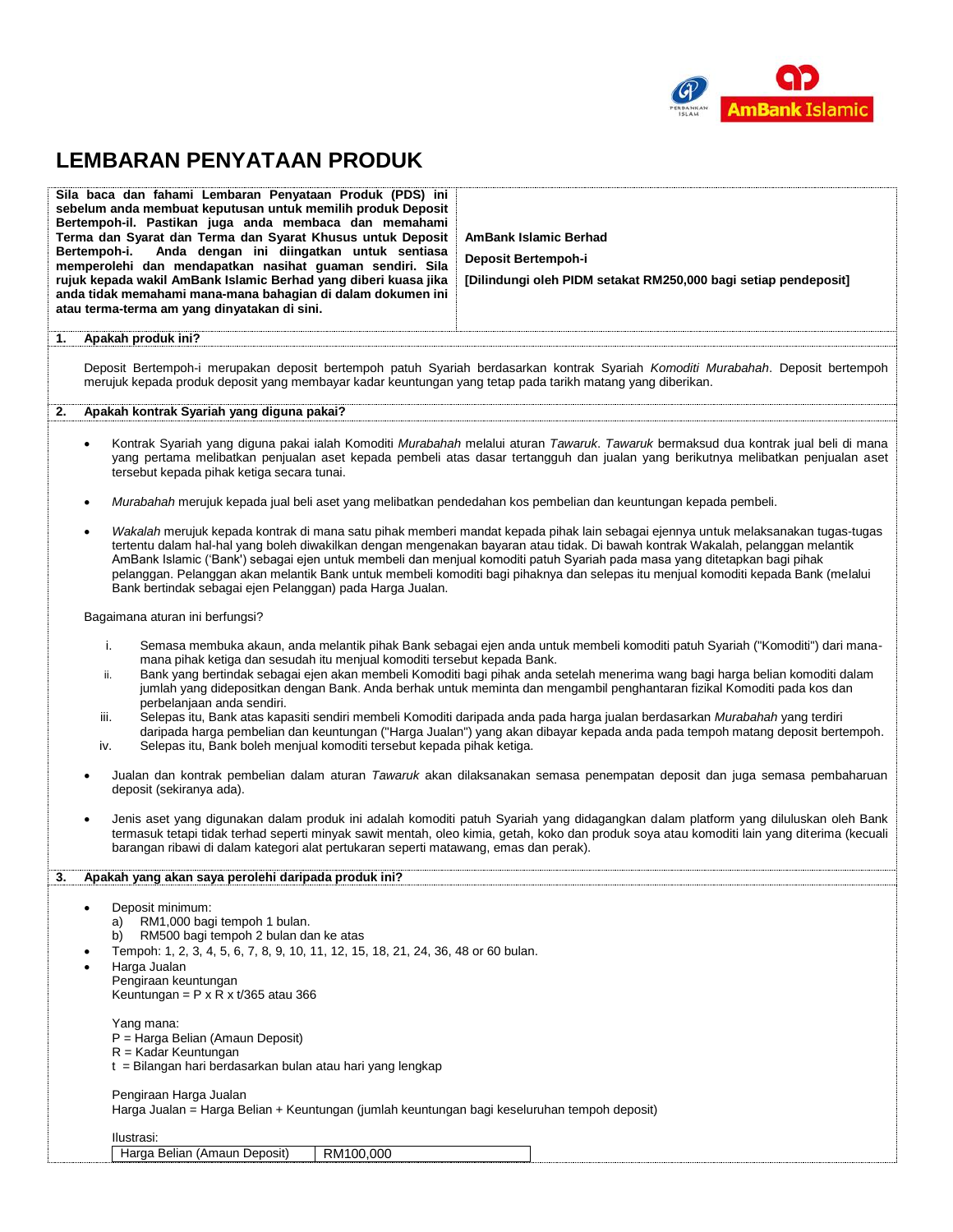

| Kadar Keuntungan      | 2.95% setahun |
|-----------------------|---------------|
| Tempoh                | 3 bulan       |
| Bilangan Hari         | 91            |
| <b>Tarikh Deposit</b> | 01/04/2019    |
| <b>Tarikh Matang</b>  | 30/06/2019    |
| Keuntungan            | RM735.48      |
| Harga Jualan          | RM100,735.48  |

#### Pembayaran keuntungan:

(a) Apabila matang bagi deposit yang mempunyai tempoh 12 bulan dan ke bawah;

(b) Setiap enam bulan bagi deposit yang mempunyai tempoh melebihi 12 bulan.

**4. Apakah terma dan syarat utama lain mengenai produk ini yang harus saya ketahui?**

Pengeluaran awal

Sebarang penempatan Deposit Bertempoh-i yang ditarik balik sebelum tempoh matang **keuntungan TIDAK akan dibayar.**

#### **Ilustrasi pengeluaran awal Deposit Bertempoh-i**

Tempoh: 24 bulan Kadar keuntungan: 3.00% setahun Amount Prinsip: RM40,000 Tarikh Deposit: 2 Januari 2019 Jumlah Pengeluaran: RM40,000

| Pilihan keuntungan: 6 bulan bayaran                                                                                                     | Senario 1<br>Pengeluaran sebelum pembayaran<br>keuntungan setiap 6 bulan | Senario 2<br>Pengeluaran selepas<br>pembayaran keuntungan setiap 6 bulan |
|-----------------------------------------------------------------------------------------------------------------------------------------|--------------------------------------------------------------------------|--------------------------------------------------------------------------|
| Tarikh pengeluaran                                                                                                                      | 2/4/2019                                                                 | 2/8/2019                                                                 |
| Bulanan yang lengkap                                                                                                                    | 3 bulan                                                                  | 7 bulan                                                                  |
| Bayaran keuntungan untuk 6 bulan                                                                                                        | RM 40,000 x (181/365) x 3.00%<br>$=$ RM 595.07                           | RM 40,000 x (181/365) x 3.00%<br>$=$ RM 595.07                           |
| Jumlah keuntungan yang akan diperolehi                                                                                                  | RM 0.00                                                                  | RM 0.00                                                                  |
| Keuntungan terlebih bayar                                                                                                               | RM 0.00                                                                  | RM 595.07                                                                |
| Jumlah prinsipal yang akan diterima<br>(selepas tolak keuntungan yang telah<br>dibayar) oleh Pemegang Akaun semasa<br>pengeluaran awal. | RM 40,000 - RM 0.00<br>$=$ RM 40.000.00                                  | RM 40,000 - RM 595.07<br>$=$ RM 39,404.93                                |

Pengeluaran separa

Pengeluaran sebahagian dari penempatan dibenarkan tertakluk kepada syarat berikut:

(a) Baki yang tinggal tidak boleh kurang daripada deposit minimum yang diperlukan untuk produk / tempoh masing-masing, dan akan dikekalkan sehingga tarikh matang dan baki akan terus memperoleh keuntungan sehingga tarikh matang pada kadar kontrak yang asal.

(b) Tiada keuntungan akan dibayar sekiranya sebahagian penempatan ditarik balik dan Pemegang Akaun bersetuju untuk memberikan *ibra'* (rebat) bagi sebahagian keuntungan kepada Bank mengikut formula di bawah kecuali jika dinyatakan sebaliknya dalam Terma dan Syarat Khusus untuk produk tertentu.

#### **Formula**

Jumlah keuntungan yang perlu dibayar kepada pelanggan untuk pengeluaran separa = **(P x D / 365 x R x %IP),** yang mana: **P =** Pengeluaran separa (Jumlah pengeluaran separa)

**D** = Bilangan hari berdasarkan bulanan lengkap.

 $R =$  Untung

- **IP** = Rebat atas keuntungan
- (c) Penentuan Bank tentang apa-apa amaun dibayar kepada anda atas pengeluaran separa adalah muktamad, konklusif dan mengikat anda.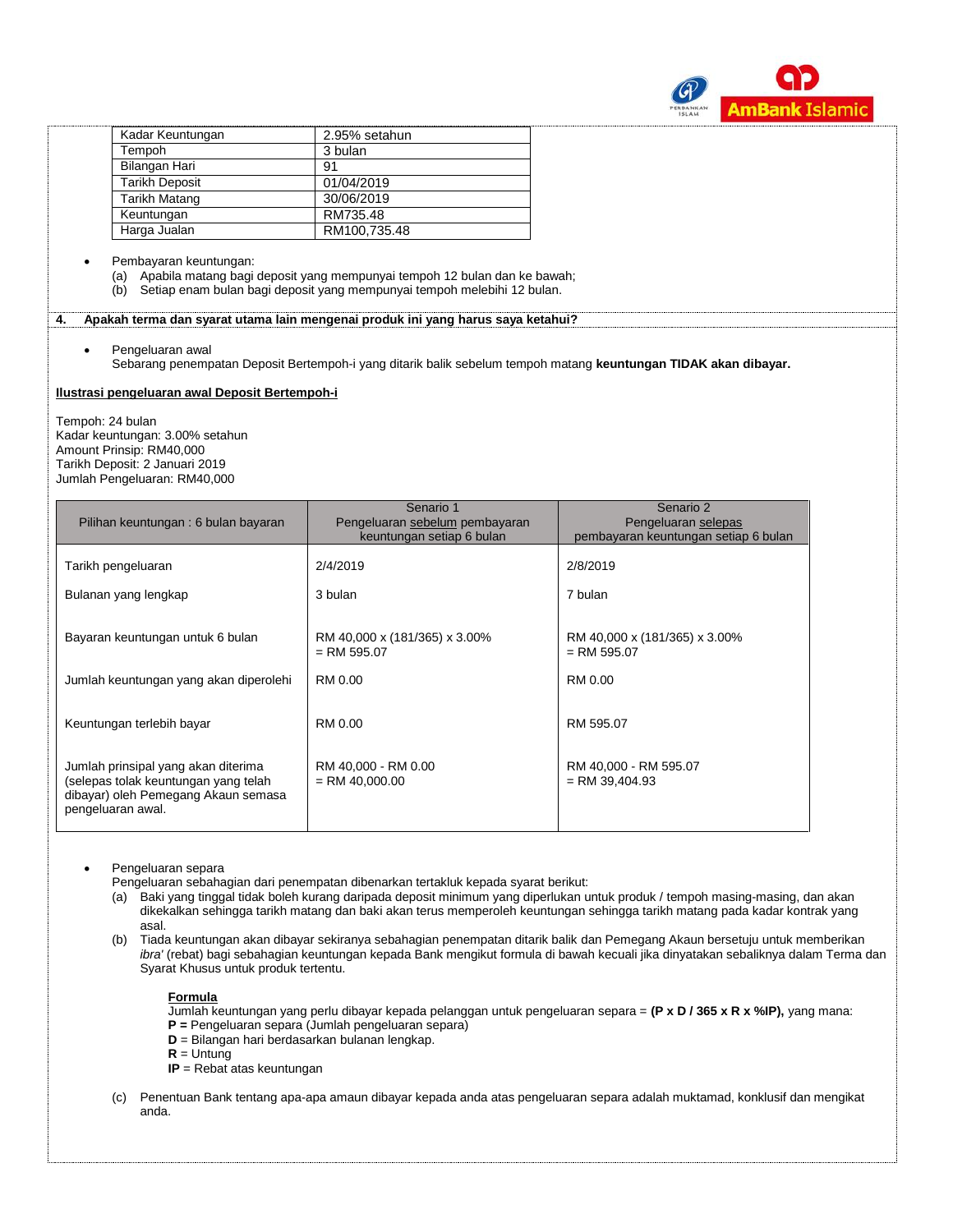

## **Ilustrasi pengeluaran separa Deposit Bertempoh-i**

Tempoh: 24 bulan Kadar keuntungan: 3.00% setahun AmaunPrinsip: RM40,000 Tarikh Deposit: 2 Januari 2019 Jumlah pengeluaran separa: RM10,000

|                                        | Senario 3                                      | Senario 4                                      |
|----------------------------------------|------------------------------------------------|------------------------------------------------|
| Pilihan keuntungan: 6 bulan bayaran    | Pengeluaran separa sebelum                     | Pengeluaran separa selepas                     |
|                                        | pembayaran keuntungan setiap 6 bulan           | pembayaran keuntungan setiap 6 bulan           |
| Tarikh pengeluaran awal                | 2/4/2019                                       | 2/8/2019                                       |
|                                        |                                                |                                                |
| Bulanan yang lengkap                   | 3 months                                       | 7 months                                       |
|                                        |                                                |                                                |
|                                        |                                                |                                                |
| Bayaran keuntungan untuk 6 bulan       | RM 40,000 x (181/365) x 3.00%<br>$=$ RM 595.07 | RM 40,000 x (181/365) x 3.00%<br>$=$ RM 595.07 |
|                                        |                                                |                                                |
| Jumlah keuntungan yang akan diperolehi | RM 30,000 x (181/365) x 3.00%                  | RM 10,000 x (181/365) x 3.00%                  |
|                                        | $=$ RM 446.30                                  | $=$ RM 148.77                                  |
| Jumlah yang akan diterima semasa       | RM 0.00                                        | RM 10,000 - RM 148.77                          |
| pengeluaran separa                     |                                                | $=$ RM 9,851.23                                |
|                                        |                                                |                                                |
| Baki yang tinggal                      | RM 30,000                                      | RM 30,000                                      |
|                                        |                                                |                                                |

#### Pembaharuan secara automatik

(a) Bank akan memperbaharui kesemua deposit yang tidak dikeluarkan pada tarikh matang secara automatik di bawah tempoh yang sama pada Kadar Keuntungan semasa.

#### **Apakah yuran dan caj yang dikenakan?**

Permohonan penyata secara ad hoc: RM5.00 untuk setiap permintaan

#### Nota:

- (a) Untuk maklumat lanjut mengenai yuran dan caj. Sila rujuk kepada www.ambank.com.my-Rates, Fees and Charges->AmBank Islamic Fees & Charges.
- (b) Sebut harga yuran dan caj yang dinyatakan adalah tidak termasuk sebarang cukai (jika terpakai) yang akan ditanggung oleh pelanggan. Sekiranya terdapat sebarang cukai yang akan dikenakan diatas yuran dan caj yang dinyatakan, pihak Bank berhak untuk mengubah jumlah yang perlu dibayar dengan memberi makluman dua puluh satu (21) harikalendar sebelum pelaksanaan tersebut.

## **Apakah risiko yang terlibat?**

Anda dinasihatkan untuk mempertimbangkan semua faktor-faktor risiko sebelum membuat keputusan deposit. Tidak ada risiko yang terlibat dalam produk ini jika tiada pengeluaran awal dibuat.

#### **Apakah yang perlu saya lakukan sekiranya berlaku perubahan pada maklumat untuk menghubungi saya?**

Adalah penting untuk anda memaklumkan kepada kami sebarang perubahan dalam butiran peribadi bagi memastikan semua surat menyurat sampai kepada anda tepat pada masanya. Maklumkan kepada kami tentang sebarang perubahan mengenai maklumat anda dengan melawat mana-mana cawangan kami atau menghubungi Pusat Perhubungan Pelanggan kami di +603 2178 8888 (Antarabangsa).

#### **Di manakah boleh saya dapati maklumat lanjut?**

| Laman Web                       | www.ambank.com.my                                                                      |
|---------------------------------|----------------------------------------------------------------------------------------|
| Pusat Perhubungan Pelanggan     | 03 2178 8888                                                                           |
|                                 | Fmel:<br>customercare@ambankgroup.com                                                  |
|                                 | Level 18, Menara AmBank<br>No. 8, Jalan Yap Kwan Seng<br>50450 Kuala Lumpur, Malaysia. |
| Laman Web Maklumat Perbankan Am | www.bankinginfo.com.my                                                                 |